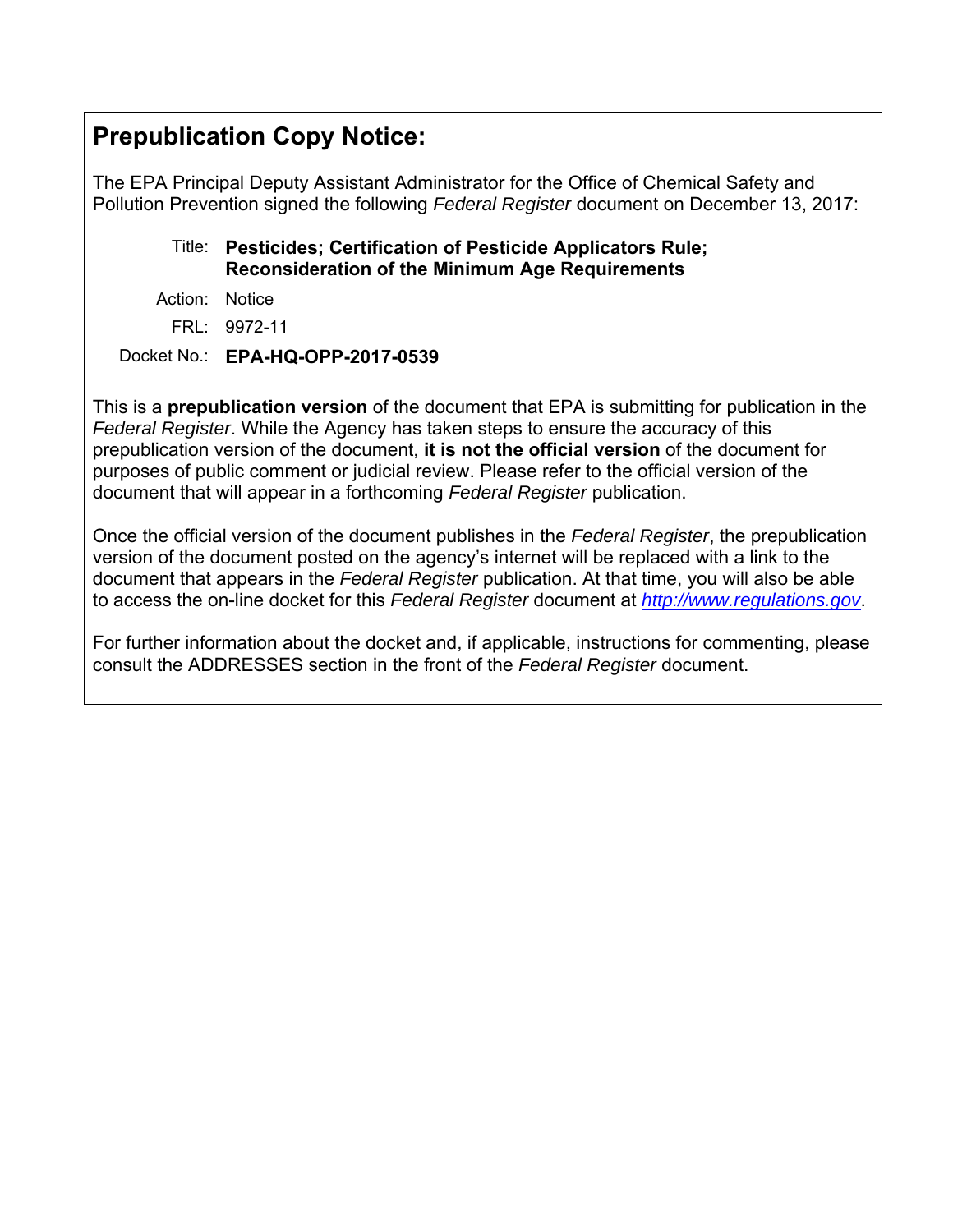#### BILLING CODE 6560-50-P

#### **ENVIRONMENTAL PROTECTION AGENCY**

#### **[EPA-HQ-OPP-2017-0539; FRL-9972-11]**

**RIN 2070-AK37** 

# **Pesticides; Certification of Pesticide Applicators Rule; Reconsideration of the Minimum Age Requirements**

**AGENCY:** Environmental Protection Agency (EPA).

**ACTION:** Notice.

**SUMMARY:** EPA is providing notice to the public that it has initiated a rulemaking process to revise the minimum age requirements in the Certification of Pesticide Applicators rule. EPA expects to publish a Notice of Proposed Rulemaking in FY 2018 to solicit public input on these proposed revisions to the rule. EPA is also announcing that the implementation dates in the January 4, 2017 **Federal Register**  (82 FR 952) (FRL-9956-70); for certifying authorities to submit revised certification plans, and for EPA to act on those plans remain in effect; EPA has no plans to change those implementation dates.

**FOR FURTHER INFORMATION CONTACT:** Kevin Keaney, Field and External Affairs Division (7506P), Office of Pesticide Programs, Environmental Protection Agency, 1200 Pennsylvania Ave.,

NW., Washington, DC 20460; telephone number (703) 305-5557, email address:

*keaney.kevin@epa.gov*.

## **SUPPLEMENTARY INFORMATION:**

### **I. General Information**

*A. Does this Action Apply to Me?*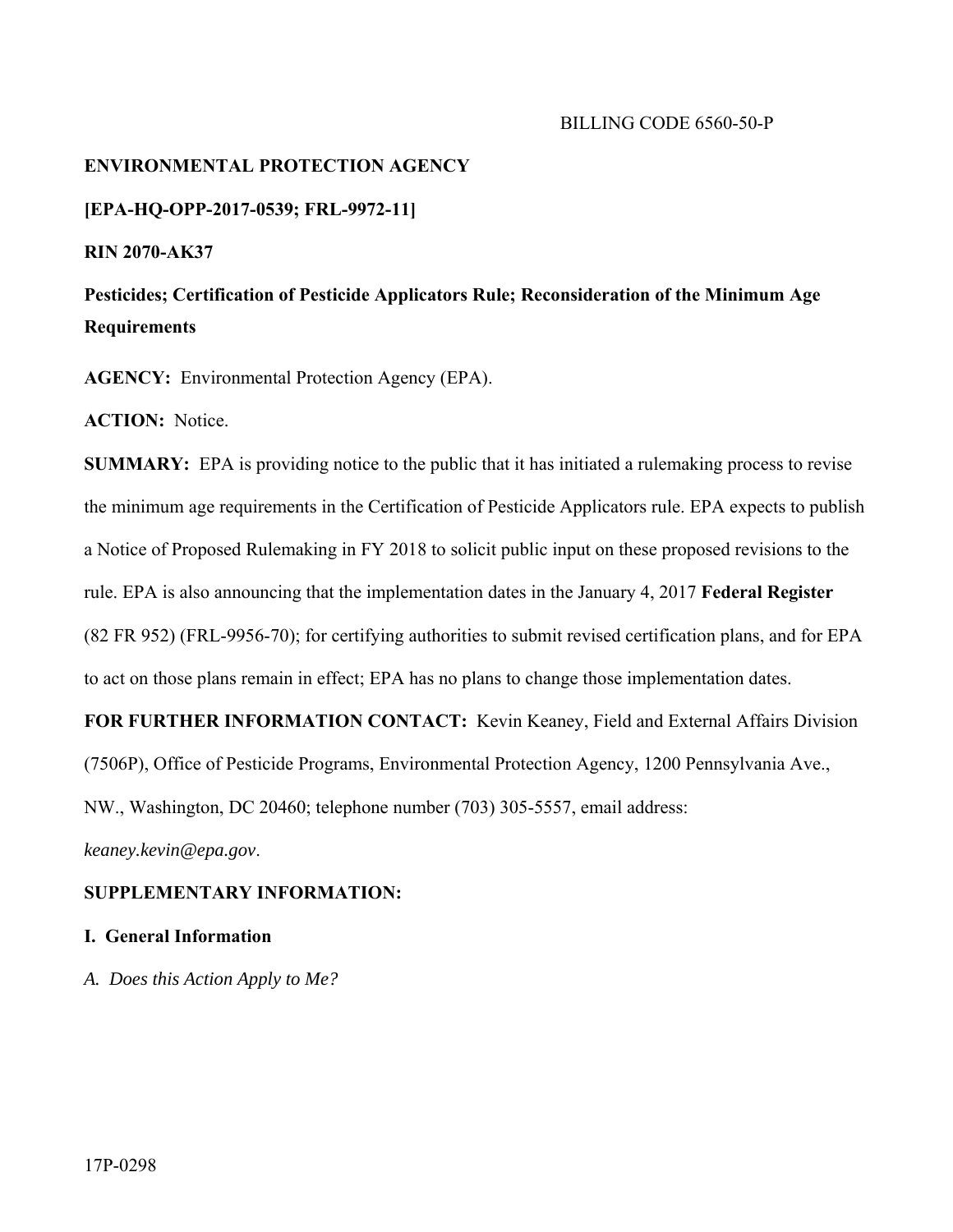This document is directed to the public in general. However, this document may be of particular interest to you if you apply restricted use pesticides (RUPs), use RUPs under the direct supervision of a certified applicator; are a State, Tribe or Federal agency who administers a certification program for pesticide applicators; a pesticide safety educator; or another person who provides pesticide safety training for pesticide applicator certification or recertification. The following list of North American Industrial Classification System (NAICS) codes is not intended to be exhaustive, but rather provides a guide to help readers determine whether this document applies to them. Potentially affected entities may include:

- Agricultural Establishments (Crop Production) (NAICS code 111).
- Animal Production and Aquaculture). (NAICS code 112).
- Nursery and Tree Production (NAICS code 111421).
- Agricultural Pest Control and Pesticide Handling on Farms (NAICS code 115112).
- Crop Advisors (NAICS codes 115112, 541690, 541712).
- Agricultural (Animal) Pest Control (Livestock Spraying) (NAICS code 115210).
- Forestry Pest Control (NAICS code 115310).
- Wood Preservation Pest Control (NAICS code 321114).
- Pesticide Registrants (NAICS code 325320).
- Pesticide Dealers (NAICS codes 424690, 424910, 444220).
- Insurance Carriers and Related Activities (NAICS code 524).
- Research & Demonstration Pest Control, Crop Advisor (NAICS code 541710).
- Industrial, Institutional, Structural & Health Related Pest Control (NAICS code 561710).
- Ornamental & Turf, Rights-of-Way Pest Control (NAICS code 561730).
- Environmental Protection Program Administrators (NAICS code 924110).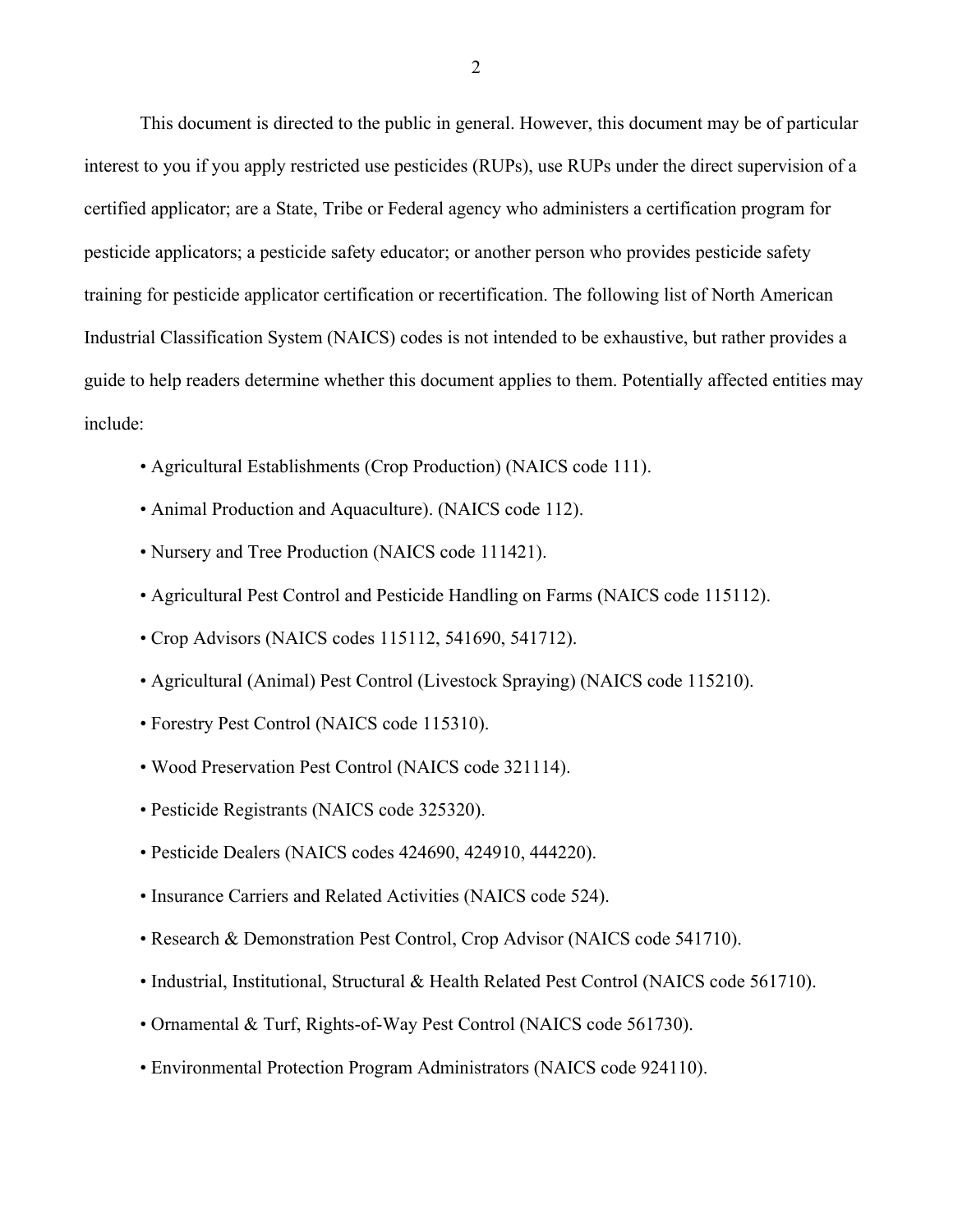• Governmental Pest Control Programs (NAICS code 926140).

If you have any questions regarding the applicability of this action to a particular entity, consult the technical person listed under **FOR FURTHER INFORMATION CONTACT**.

#### **II. What Action is the Agency Taking?**

In accordance with Executive Order 13777, titled *Enforcing the Regulatory Reform Agenda,*  EPA solicited public comments on regulations that may be appropriate for repeal, replacement or modification as part of the President's Regulatory Reform Agenda efforts through docket [EPA-HQ-OA-2017-0190]. In addition, EPA issued several rules in 2017 to delay the effective date of the final certification rule including one issued on May 15, 2017 (82 FR 22294), that solicited public comment on a proposed 12-month delay of the effective date. Some of the comments received during that comment period included input on specific provisions of the revised Certification of Pesticide Applicators rule (82 FR 952; January 4, 2017) in addition to or instead of comments on the proposed 12-month delay of the effective date.

Through these efforts, EPA received comments on the minimum age requirements in the certification rule, which were discussed at the November 2, 2017, meeting of the Office of Pesticide Program's Federal Advisory Committee, the Pesticide Program Dialogue Committee (PPDC). A transcript of the PPDC meeting will be posted when available on EPA's web site at *https://www.epa.gov/pesticide-advisory-committees-and-regulatory-partners/pesticide-programdialogue-committee-meeting-5.* 

After considering these comments, revisiting the record, and reviewing the applicable statutory authority, EPA has determined that further consideration of the rule's minimum age requirements is warranted through the rulemaking process. EPA is providing notice to the public that the Agency has begun the internal rulemaking process to address the minimum age requirements in the Certification of

3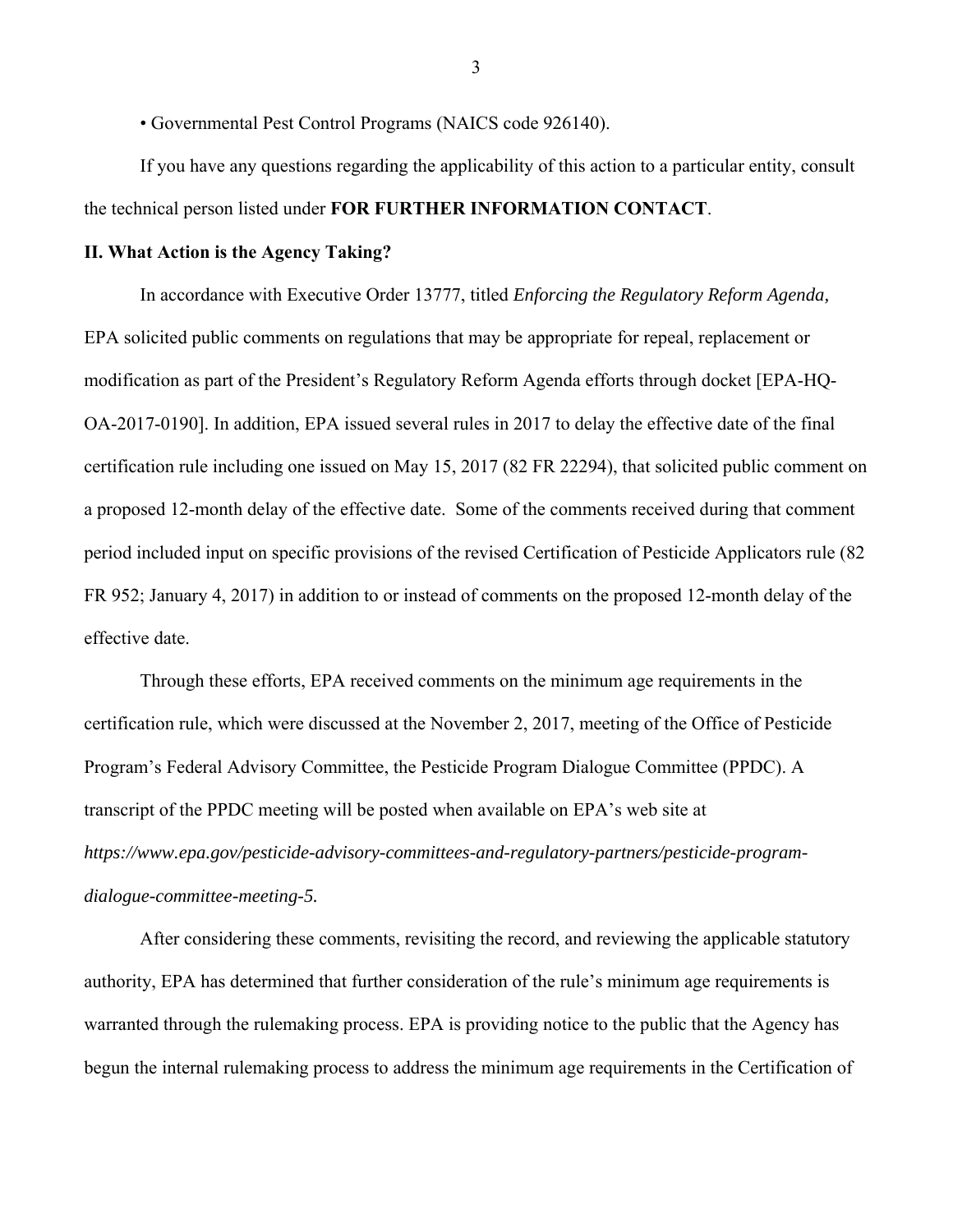Pesticide Applicators rule at 40 CFR 171. EPA expects to publish a Notice of Proposed Rulemaking in FY 2018 to solicit public input on these proposed revisions to the Certification of Pesticide Applicators rule.

EPA is also announcing that the implementation dates in 40 CFR 171.5 of the final rule published on January 4, 2017, for certifying authorities to submit revised certification plans, and for EPA to act on those plans remain in effect; EPA has no plans to change those implementation dates. Therefore, if a certifying authority submits its modified certification plan by March 4, 2020, the existing approved certification plan remains in effect until EPA has approved or rejected the modified plan or March 4, 2022, whichever is earlier.